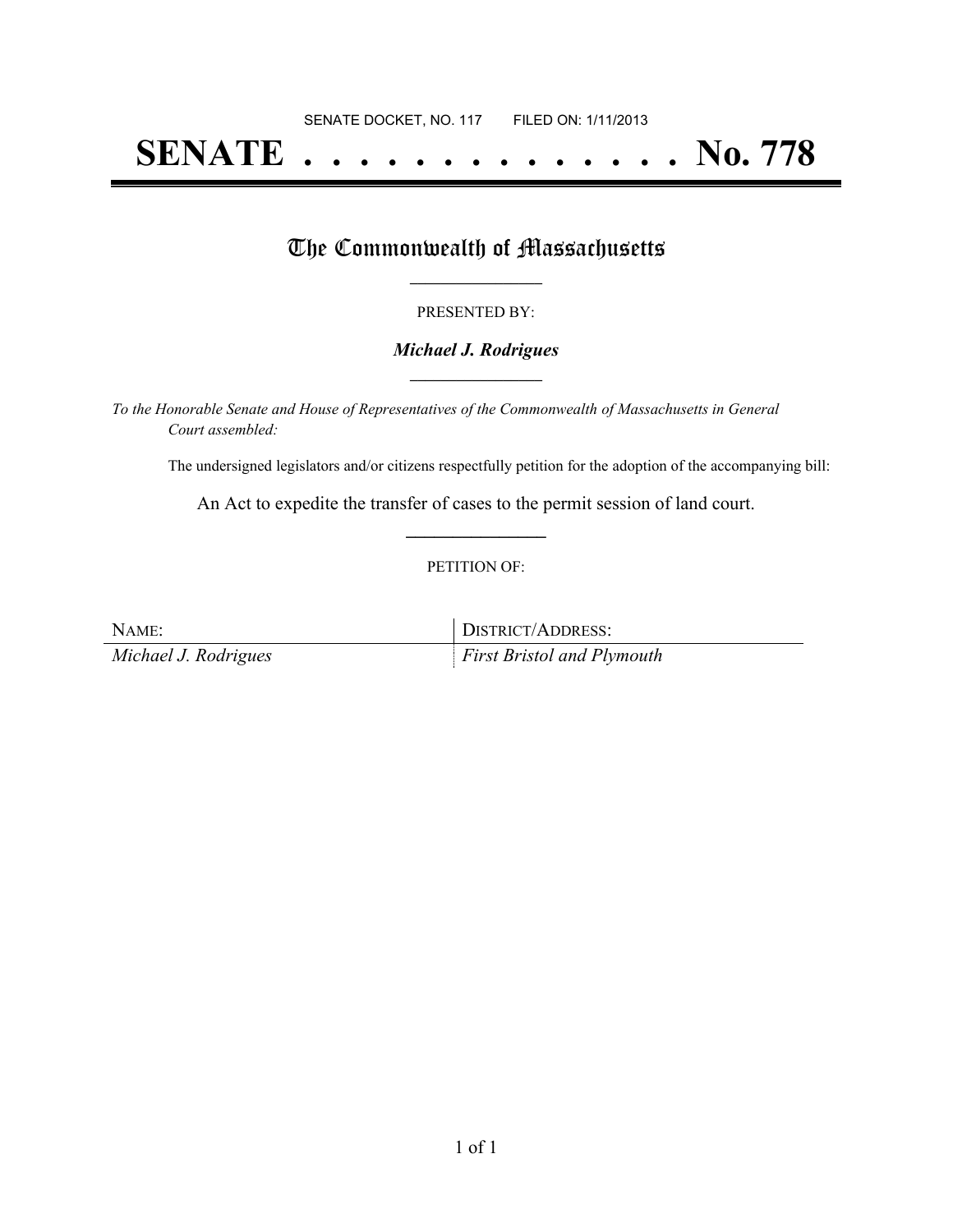## SENATE DOCKET, NO. 117 FILED ON: 1/11/2013 **SENATE . . . . . . . . . . . . . . No. 778**

By Mr. Rodrigues, a petition (accompanied by bill, Senate, No. 778) of Michael J. Rodrigues for legislation to expedite the transfer of cases to the permit session of land court . The Judiciary.

### [SIMILAR MATTER FILED IN PREVIOUS SESSION SEE SENATE, NO. *1712* OF 2011-2012.]

## The Commonwealth of Massachusetts

**\_\_\_\_\_\_\_\_\_\_\_\_\_\_\_ In the Year Two Thousand Thirteen \_\_\_\_\_\_\_\_\_\_\_\_\_\_\_**

An Act to expedite the transfer of cases to the permit session of land court.

Be it enacted by the Senate and House of Representatives in General Court assembled, and by the authority *of the same, as follows:*

- 1 SECTION 1. Section 3A of Chapter 185 of the General Laws, as appearing in 2 the most recent edition, is hereby amended by striking out the third paragraph in its entirety and 3 inserting in place thereof the following:
- 4 The permit session shall have original jurisdiction, concurrently with the 5 superior court department, over civil actions in whole or part: (a) based on or arising out of the 6 appeal of any municipal, regional, or state permit, order, certificate or approval, or the denial 7 thereof, concerning the use or development of real property for residential, commercial, or 8 industrial purposes (or any combination thereof), including without limitation appeals of such 9 permits, orders, certificates or approvals, or denials thereof, arising under or based on or relating 10 to chapter 21, sections 61 to 62H, inclusive, of chapter 30, chapters 30A, 40A to 40C, inclusive, 11 40R, 41, 43D, 91, 131, 131A, or sections 4 and 5 of chapter 249, or chapter 665 of the acts of 12 1956; or any local bylaw or ordinance; (b) seeking equitable or declaratory relief (i) designed to 13 secure or protect the issuance of any municipal, regional, or state permit or approval concerning 14 the use or development of real property or (ii) challenging the interpretation or application of any 15 municipal, regional, or state rule, regulation, statute, law, by-law, or ordinance concerning any 16 permit or approval; (c) claims under section 6F of chapter 231, or for malicious prosecution, 17 abuse of process, intentional or negligent interference with advantageous relations, or intentional 18 or negligent interference with contractual relations arising out of, based upon, or relating to the